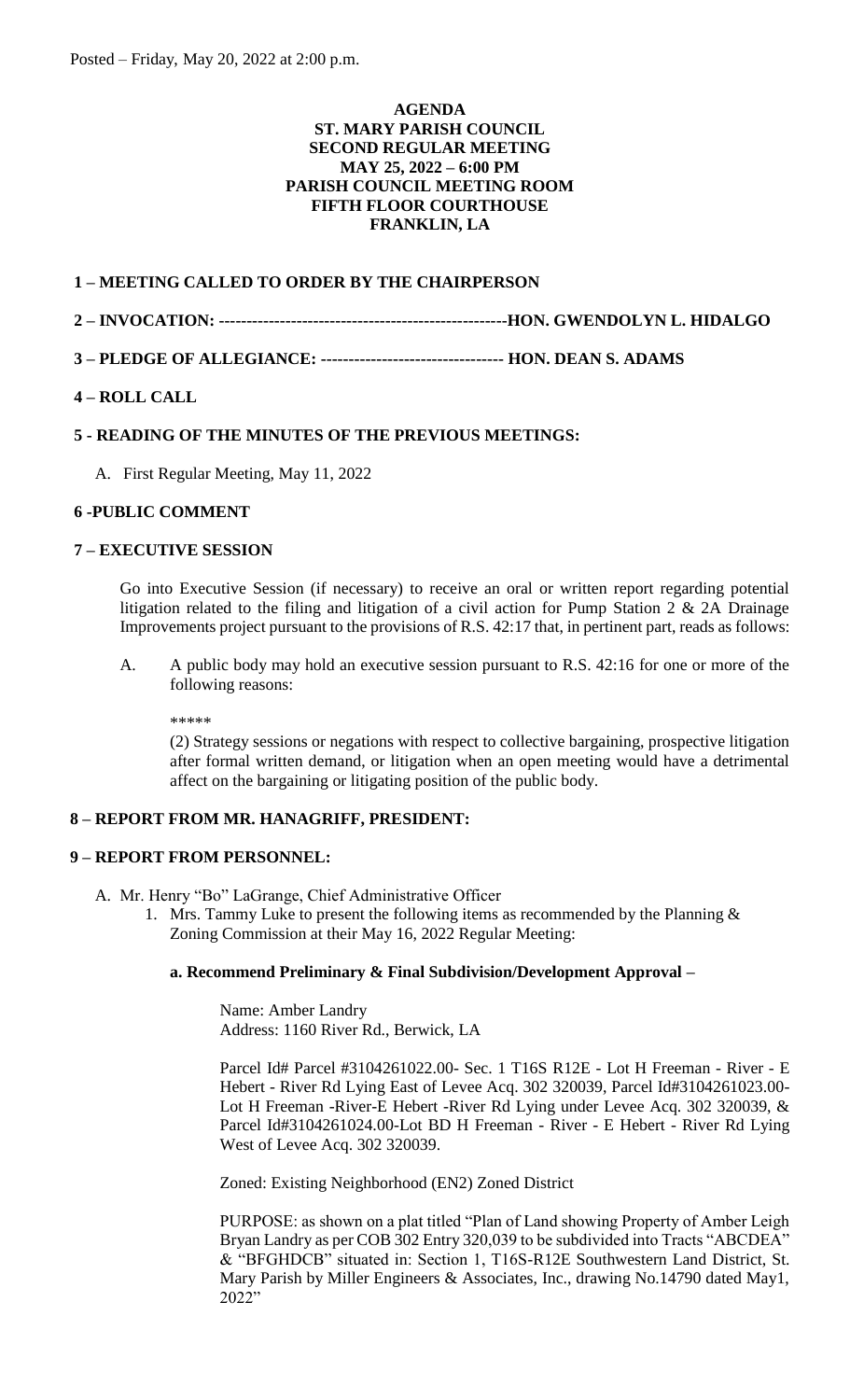## **b. Recommend Preliminary & Final Subdivision/Development Approval –**

Name: Sealy Family Trust

Address: 10944 Hwy. 87, Jeanerette, LA

Parcel Id# Parcel #1755084007.00 & #1755084008.00- Sec. 75 T13S R8E/Sec. 73 T13S R8E - Parcel Id #1755084007.00-24.15 ac tract being por 43.803 ac Tract 2 Armance Barrilleaux Est. part per Plat 19G 163581 situated in Sec. 73 T13S R8E; Acq. 323 323046 & Parcel Id#1755084008.00-19.44 ac tract being por 43.803 ac Tract 2 Armance Barrilleaux Est. part per Plat 19G 163581 situated in Sec. 73 T13S R8E Acq. 323 323046

Zoned: Agricultural (AG) Zoned District

PURPOSE: as shown on a plat titled "Showing Property Boundary Survey Partition of Tract A belonging to The Sealy Family Trust said property is situated in Section 73 & 75. T13S-R, Parish of St. Mary, State of Louisiana by S.L. Langlinais & Associates, Inc., dated April 5, 2022"

Board of Adjustments approved, at the May 2, 2022 meeting, a variance to deviate from the required 10 acres to 8.391 acres & the Right of Passage from the required 50' to 18' in an Agricultural (AG) zoned district.

## **c. Recommend Rezoning –**

Name: Brenda Pitts Address: 951 Prairie Rd. N., Franklin

Parcel Id# Sec. 48 T15S R10E; -Parcel Id# 2534481079.00 & 2534481080.00 - Parcel Id# 2534481079.00 Lot por Tract "FGBCHEF" per Plat 164 301107 situated in Sec 48 T15S R10E Acq. 377 331317. Parcel Id#2534481080.00 Lot por Tract "FGBCHEF" per Plat 164 301107 situated in Sec 49 T15S R10E Acq. 377 331317

PURPOSE: to rezone from Single Family Residential (SR) Zoned District to Existing Neighborhood (EN2) Zoned for a manufactured home

# **10 – REPORT OF COUNCIL MEETINGS:**

A. Public Hearing Report – May 11, 2022

# **11 – REPORT OF MEETINGS OTHER THAN COUNCIL MEETINGS:**

# **12 – INTRODUCTION OF ORDINANCES:**

- A. FOR INTRODUCTION An Ordinance proposing an amendment to Section 2-07 of the Home Rule Charter for St. Mary Parish. (Mr. Ina)
- B. FOR INTRODUCTION **–** An Ordinance declaring certain real property surplus in the Parish of St. Mary. (Mr. Ina)
- C. FOR INTRODUCTION An Ordinance authorizing the Parish of St. Mary to enter into a lease agreement with Odyssey House Louisiana, Inc. for the lease of property known as Fairview Treatment Center/Claire House located at 1101 Southeast Blvd., Bayou Vista, Louisiana. (Mr. Ramsey)

# **13 – ADOPTION OF ORDINANCES:**

A. FOR ADOPTION – An Ordinance authorizing the Parish of St. Mary to enter into an Amendment to the Lease Agreement with NextEdge Networks, LLC relative to lease of communication equipment space at Burns Point. (Mrs. Hidalgo)

## **14 - RESOLUTIONS:**

A. Resolution of respect in memory of Mrs. Sherry Broussard Darce. (Rev. Mathews)